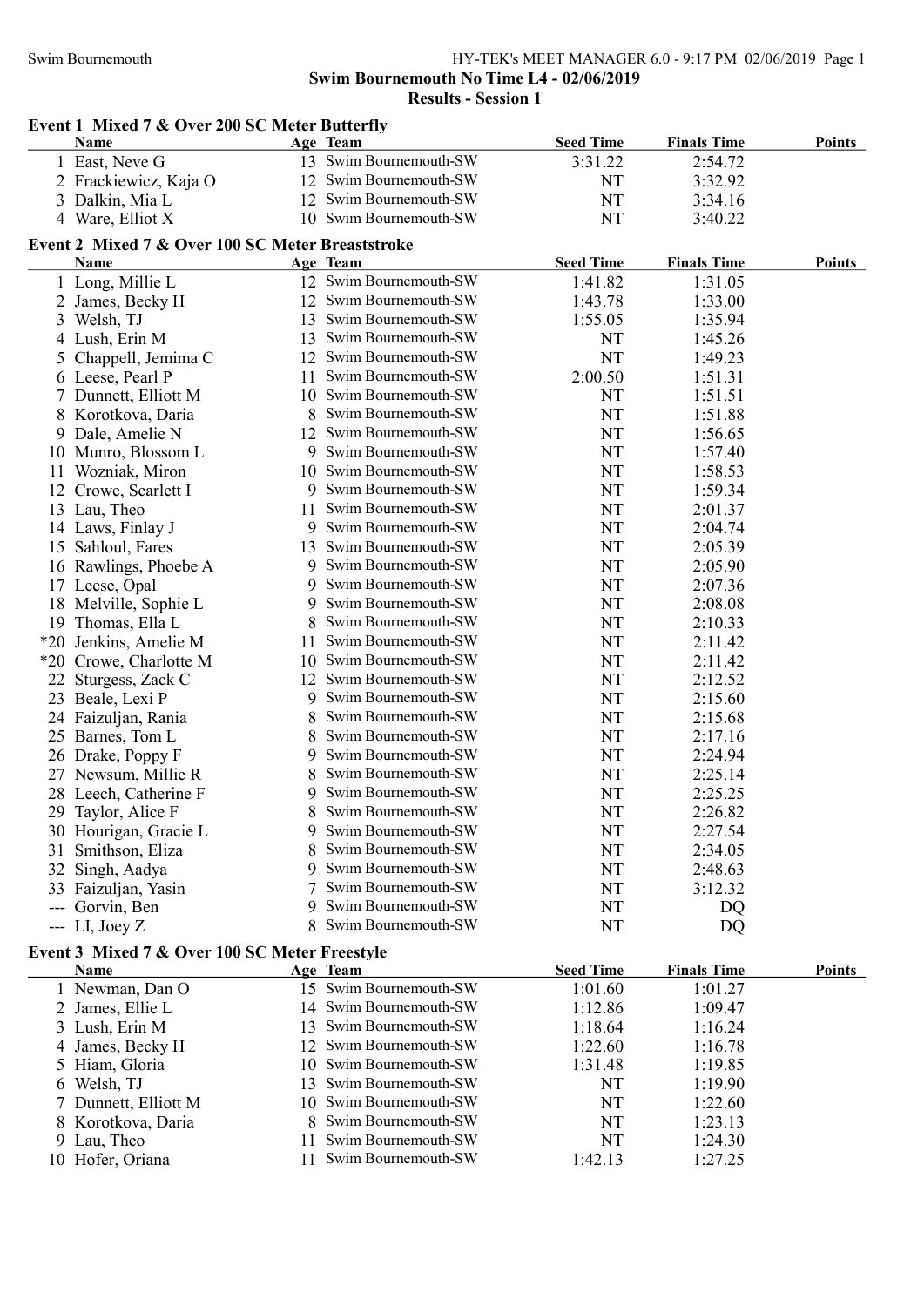### Swim Bournemouth HY-TEK's MEET MANAGER 6.0 - 9:17 PM 02/06/2019 Page 2 Swim Bournemouth No Time L4 - 02/06/2019 Results - Session 1

# (Event 3 Mixed 7 & Over 100 SC Meter Freestyle)

|    | Name                  |    | Age Team               | <b>Seed Time</b> | <b>Finals Time</b> | <b>Points</b> |
|----|-----------------------|----|------------------------|------------------|--------------------|---------------|
|    | 11 Kelly, Aimee L     |    | 10 Swim Bournemouth-SW | 1:35.13          | 1:28.00            |               |
|    | 12 Laker, Beth A      | 13 | Swim Bournemouth-SW    | NT               | 1:29.75            |               |
|    | 13 Leese, Pearl P     | 11 | Swim Bournemouth-SW    | 1:32.37          | 1:30.79            |               |
| 14 | Crowe, Scarlett I     | 9  | Swim Bournemouth-SW    | NT               | 1:31.81            |               |
| 15 | Wozniak, Miron        | 10 | Swim Bournemouth-SW    | NT               | 1:32.38            |               |
|    | 16 Dale, Amelie N     | 12 | Swim Bournemouth-SW    | NT               | 1:36.56            |               |
| 17 | Ware, Imali O         | 8  | Swim Bournemouth-SW    | NT               | 1:37.33            |               |
| 18 | Steenkamp, Anna E     | 8  | Swim Bournemouth-SW    | NT               | 1:37.72            |               |
| 19 | Thomas, Ella L        | 8  | Swim Bournemouth-SW    | NT               | 1:38.22            |               |
| 20 | Ware, Mya A           |    | Swim Bournemouth-SW    | NT               | 1:38.42            |               |
| 21 | Haynes, Isabella      | 10 | Swim Bournemouth-SW    | NT               | 1:40.48            |               |
| 22 | Crowe, Charlotte M    | 10 | Swim Bournemouth-SW    | NT               | 1:41.13            |               |
| 23 | Jenkins, Amelie M     | 11 | Swim Bournemouth-SW    | NT               | 1:42.44            |               |
|    | 24 Barnes, Tom L      | 8  | Swim Bournemouth-SW    | NT               | 1:44.77            |               |
| 25 | Rawlings, Phoebe A    | 9  | Swim Bournemouth-SW    | NT               | 1:44.80            |               |
| 26 | Collins, Poppy M      |    | Swim Bournemouth-SW    | NT               | 1:45.00            |               |
| 27 | Jenkins, Ollie W      | 9  | Swim Bournemouth-SW    | NT               | 1:48.47            |               |
|    | 28 Leese, Opal        | 9  | Swim Bournemouth-SW    | NT               | 1:49.38            |               |
| 29 | Beale, Lexi P         | 9  | Swim Bournemouth-SW    | NT               | 1:52.37            |               |
|    | 30 Faizuljan, Rania   | 8  | Swim Bournemouth-SW    | NT               | 2:00.90            |               |
| 31 | Melville, Sophie L    | 9  | Swim Bournemouth-SW    | NT               | 2:00.92            |               |
| 32 | Gorvin, Ben           | 9  | Swim Bournemouth-SW    | NT               | 2:08.41            |               |
| 33 | Taylor, Alice F       |    | Swim Bournemouth-SW    | NT               | 2:13.10            |               |
|    | 34 Rose, Annabel R    |    | Swim Bournemouth-SW    | NT               | 2:16.69            |               |
|    | 35 Drake, Poppy F     | 9  | Swim Bournemouth-SW    | NT               | 2:17.32            |               |
|    | 36 Newsum, Millie R   | 8  | Swim Bournemouth-SW    | NT               | 2:18.34            |               |
|    | 37 Hourigan, Gracie L | 9  | Swim Bournemouth-SW    | NT               | 2:18.78            |               |
|    | 38 LI, Joey Z         |    | Swim Bournemouth-SW    | NT               | 2:20.50            |               |
| 39 | Faizuljan, Yasin      |    | Swim Bournemouth-SW    | NT               | 2:20.53            |               |
| 40 | Gray, Elsie A         |    | Swim Bournemouth-SW    | NT               | 2:37.01            |               |
| 41 | Smithson, Eliza       |    | Swim Bournemouth-SW    | NT               | 2:37.47            |               |

## Event 4 Mixed 7 & Over 200 SC Meter Backstroke

 $\overline{a}$ 

|       | Name                  |    | Age Team               | <b>Seed Time</b> | <b>Finals Time</b> | <b>Points</b> |
|-------|-----------------------|----|------------------------|------------------|--------------------|---------------|
|       | 1 Lanning, Max R      |    | 14 Swim Bournemouth-SW | 2:58.44          | 2:34.52            |               |
|       | 2 East, Neve G        | 13 | Swim Bournemouth-SW    | 2:53.90          | 2:51.54            |               |
|       | 3 Frackiewicz, Kaja O | 12 | Swim Bournemouth-SW    | NT               | 3:01.56            |               |
|       | 4 Long, Millie L      | 12 | Swim Bournemouth-SW    | NT               | 3:02.12            |               |
|       | 5 Porter, Toby O      | 12 | Swim Bournemouth-SW    | 3:21.72          | 3:06.57            |               |
|       | 6 Dalkin, Mia L       | 12 | Swim Bournemouth-SW    | 3:16.73          | 3:07.86            |               |
|       | 7 Blackburn, Isaac    | 11 | Swim Bournemouth-SW    | NT               | 3:11.98            |               |
|       | 8 Lush, Erin M        | 13 | Swim Bournemouth-SW    | NT               | 3:17.31            |               |
|       | 9 Munro, Blossom L    | 9  | Swim Bournemouth-SW    | NT               | 3:17.87            |               |
|       | 10 Korotkova, Daria   | 8  | Swim Bournemouth-SW    | NT               | 3:23.38            |               |
|       | 11 Chappell, Jemima C | 12 | Swim Bournemouth-SW    | NT               | 3:25.15            |               |
|       | 12 Welsh, TJ          | 13 | Swim Bournemouth-SW    | NT               | 3:26.28            |               |
|       | Blagden, Matilde R    | 10 | Swim Bournemouth-SW    | NT               | 3:30.12            |               |
|       | 14 Green, Jacob S     | 10 | Swim Bournemouth-SW    | NT               | 3:35.55            |               |
| 15    | Allen, Katie R        | 9  | Swim Bournemouth-SW    | NT               | 3:36.73            |               |
|       | 16 Laws, Finlay J     | 9  | Swim Bournemouth-SW    | NT               | 3:37.76            |               |
|       | 17 Ware, Imali O      | 8  | Swim Bournemouth-SW    | NT               | 3:44.06            |               |
| 18    | Crowe, Scarlett I     | 9  | Swim Bournemouth-SW    | NT               | 3:46.44            |               |
|       | 19 Hofer, Oriana      | 11 | Swim Bournemouth-SW    | NT               | 3:46.58            |               |
|       | 20 Ware, Mya A        |    | Swim Bournemouth-SW    | NT               | 3:49.38            |               |
| $---$ | Drake, Abigail        | 11 | Swim Bournemouth-SW    | NT               | DQ                 |               |
|       | --- Beale, Lola P     | 11 | Swim Bournemouth-SW    | NT               | DQ                 |               |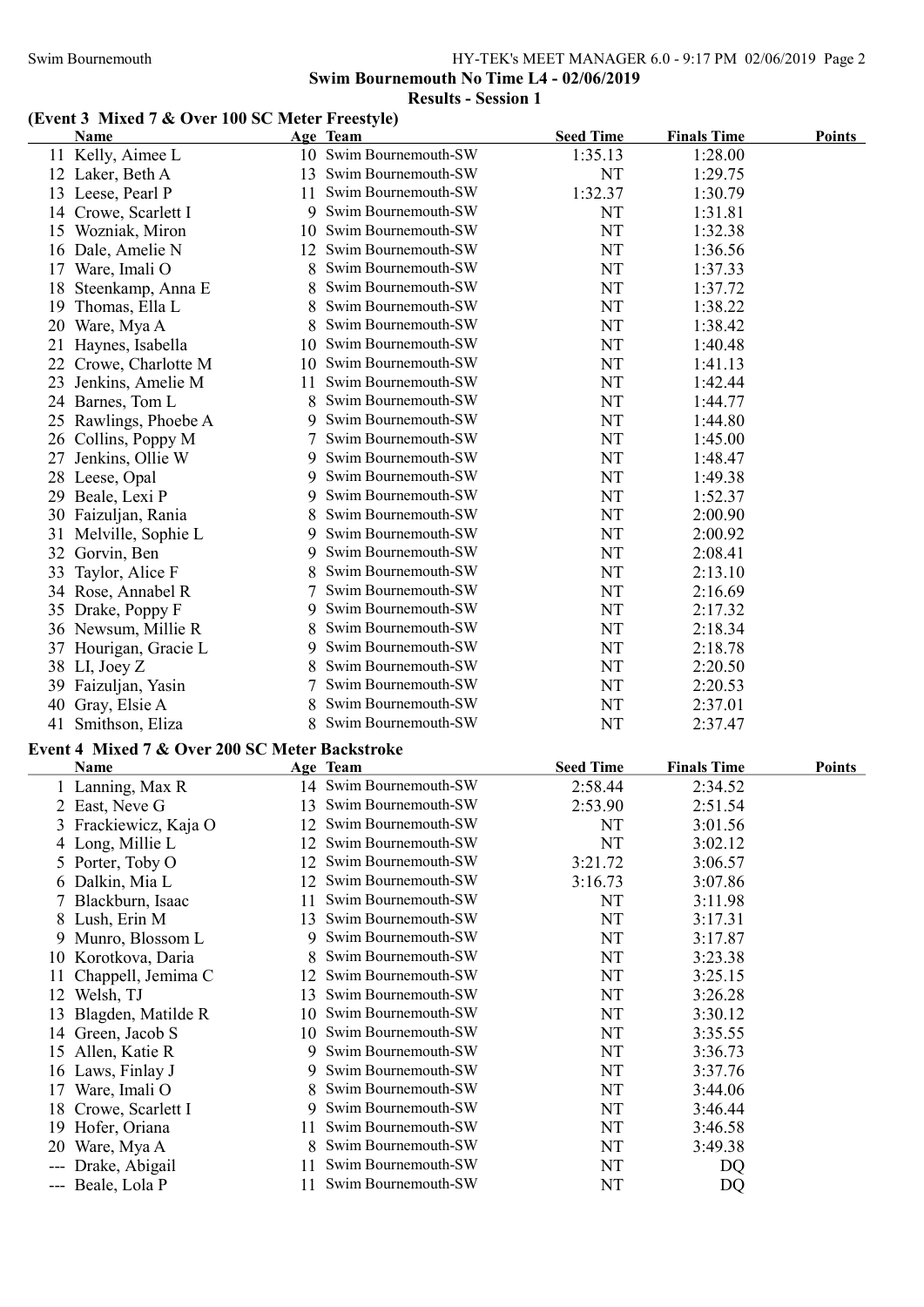### Swim Bournemouth HY-TEK's MEET MANAGER 6.0 - 9:17 PM 02/06/2019 Page 3 Swim Bournemouth No Time L4 - 02/06/2019 Results - Session 1

# (Event 4 Mixed 7 & Over 200 SC Meter Backstroke)

|     | $\mu$ and $\mu$ in $\mu$ and $\mu$ and $\mu$ and $\mu$ and $\mu$ and $\mu$ |    |                        |                  |                    |               |
|-----|----------------------------------------------------------------------------|----|------------------------|------------------|--------------------|---------------|
|     | Name                                                                       |    | Age Team               | <b>Seed Time</b> | <b>Finals Time</b> | <b>Points</b> |
|     | --- Deren, Adam                                                            |    | 9 Swim Bournemouth-SW  | NT               | DQ                 |               |
|     | --- Lau, Theo                                                              |    | 11 Swim Bournemouth-SW | NT               | DQ                 |               |
|     | Event 5 Mixed 7 & Over 100 SC Meter Butterfly                              |    |                        |                  |                    |               |
|     | Name                                                                       |    | Age Team               | <b>Seed Time</b> | <b>Finals Time</b> | <b>Points</b> |
|     | 1 Hourigan, Eva S                                                          |    | 12 Swim Bournemouth-SW | NT               | 1:26.20            |               |
|     | 2 Nixon, Sophie L                                                          |    | 12 Swim Bournemouth-SW | <b>NT</b>        | 1:26.22            |               |
|     | 3 Pym, Freya S                                                             |    | 12 Swim Bournemouth-SW | 1:54.25          | 1:31.90            |               |
|     | 4 Frackiewicz, Kaja O                                                      |    | 12 Swim Bournemouth-SW | NT               | 1:38.60            |               |
| 5   | Chappell, Jemima C                                                         |    | 12 Swim Bournemouth-SW | NT               | 1:42.86            |               |
|     | 6 Fish, Georgia E                                                          |    | 10 Swim Bournemouth-SW | NT               | 1:43.31            |               |
|     | 7 Deren, Adam                                                              |    | 9 Swim Bournemouth-SW  | NT               | 1:49.34            |               |
|     | Blagden, Matilde R                                                         | 10 | Swim Bournemouth-SW    | NT               | 1:57.64            |               |
|     | 9 Lau, Theo                                                                | 11 | Swim Bournemouth-SW    | NT               | 2:03.72            |               |
| 10  | Thomas, Ella L                                                             | 8  | Swim Bournemouth-SW    | NT               | 2:09.81            |               |
|     | 11 Barnes, Tom L                                                           | 8  | Swim Bournemouth-SW    | NT               | 2:13.13            |               |
|     | 12 Wozniak, Miron                                                          | 10 | Swim Bournemouth-SW    | NT               | 2:16.24            |               |
|     | --- Munro, Blossom L                                                       | 9  | Swim Bournemouth-SW    | NT               | DQ                 |               |
|     | --- Faizuljan, Rania                                                       |    | 8 Swim Bournemouth-SW  | NT               | DQ                 |               |
|     |                                                                            |    |                        |                  |                    |               |
|     | Event 6 Mixed 7 & Over 100 SC Meter Backstroke                             |    |                        |                  |                    |               |
|     | <b>Name</b>                                                                |    | Age Team               | <b>Seed Time</b> | <b>Finals Time</b> | <b>Points</b> |
|     | 1 Lanning, Max R                                                           |    | 14 Swim Bournemouth-SW | <b>NT</b>        | 1:13.56            |               |
|     | 2 Newman, Dan O                                                            |    | 15 Swim Bournemouth-SW | 1:16.78          | 1:14.82            |               |
|     | 3 Lush, Erin M                                                             |    | 13 Swim Bournemouth-SW | 1:34.25          | 1:31.20            |               |
|     | 4 Sturgess, Zack C                                                         |    | 12 Swim Bournemouth-SW | NT               | 1:34.41            |               |
|     | 5 Thomas, Ella L                                                           | 8  | Swim Bournemouth-SW    | <b>NT</b>        | 1:35.09            |               |
|     | 6 Kelly, Aimee L                                                           |    | 10 Swim Bournemouth-SW | 1:48.88          | 1:40.28            |               |
|     | 7 Porter, Sam L                                                            |    | 10 Swim Bournemouth-SW | <b>NT</b>        | 1:40.43            |               |
| 8   | Korotkova, Daria                                                           | 8  | Swim Bournemouth-SW    | 2:02.37          | 1:42.22            |               |
|     | 9 Laker, Beth A                                                            | 13 | Swim Bournemouth-SW    | NT               | 1:43.44            |               |
|     | 10 Drake, Abigail                                                          | 11 | Swim Bournemouth-SW    | NT               | 1:44.30            |               |
|     | 11 Laws, Finlay J                                                          | 9  | Swim Bournemouth-SW    | NT               | 1:46.96            |               |
|     | 12 Hofer, Oriana                                                           | 11 | Swim Bournemouth-SW    | NT               | 1:47.43            |               |
|     | 13 Haynes, Isabella                                                        |    | 10 Swim Bournemouth-SW | NT               | 1:48.03            |               |
|     | 14 Crowe, Scarlett I                                                       | 9  | Swim Bournemouth-SW    | NT               | 1:48.69            |               |
|     | 15 Steenkamp, Anna E                                                       | 8  | Swim Bournemouth-SW    | NT               | 1:49.47            |               |
|     | 16 Crowe, Charlotte M                                                      | 10 | Swim Bournemouth-SW    | NT               | 1:49.83            |               |
| 17  | Wozniak, Miron                                                             | 10 | Swim Bournemouth-SW    | NT               | 1:49.92            |               |
| 18  | Ware, Imali O                                                              | 8  | Swim Bournemouth-SW    | NT               | 1:50.56            |               |
| 19  | Ware, Mya A                                                                | 8  | Swim Bournemouth-SW    | NT               | 1:52.18            |               |
| 20  | Dale, Amelie N                                                             | 12 | Swim Bournemouth-SW    | NT               | 1:56.70            |               |
| 21. | Leech, Catherine F                                                         | 9  | Swim Bournemouth-SW    | 1:11.01          | 1:57.51            |               |
| 22  | Beale, Lexi P                                                              | 9  | Swim Bournemouth-SW    | NT               | 2:01.57            |               |
| 23  | Melville, Sophie L                                                         | 9  | Swim Bournemouth-SW    | NT               | 2:02.01            |               |
| 24  | Jenkins, Ollie W                                                           | 9  | Swim Bournemouth-SW    | NT               | 2:08.65            |               |
| 25  | Faizuljan, Rania                                                           |    | Swim Bournemouth-SW    | NT               | 2:12.70            |               |
| 26  | Rose, Annabel R                                                            |    | Swim Bournemouth-SW    | NT               | 2:14.77            |               |
| 27  | Drake, Poppy F                                                             | 9  | Swim Bournemouth-SW    | NT               | 2:17.16            |               |
| 28  | Singh, Aadya                                                               | 9  | Swim Bournemouth-SW    | NT               | 2:21.26            |               |
| 29  | Gorvin, Ben                                                                | 9  | Swim Bournemouth-SW    | NT               | 2:22.64            |               |
| 30  | LI, Joey Z                                                                 | 8  | Swim Bournemouth-SW    | NT               | 2:24.55            |               |
| 31  | Gray, Elsie A                                                              | 8  | Swim Bournemouth-SW    | NT               | 2:29.80            |               |
|     | Taylor, Alice F                                                            | 8  | Swim Bournemouth-SW    | NT               | DQ                 |               |
|     | Deren, Adam                                                                | 9  | Swim Bournemouth-SW    | NT               | DQ                 |               |
|     | --- Rawlings, Phoebe A                                                     | 9  | Swim Bournemouth-SW    | NT               | DQ                 |               |
|     |                                                                            |    |                        |                  |                    |               |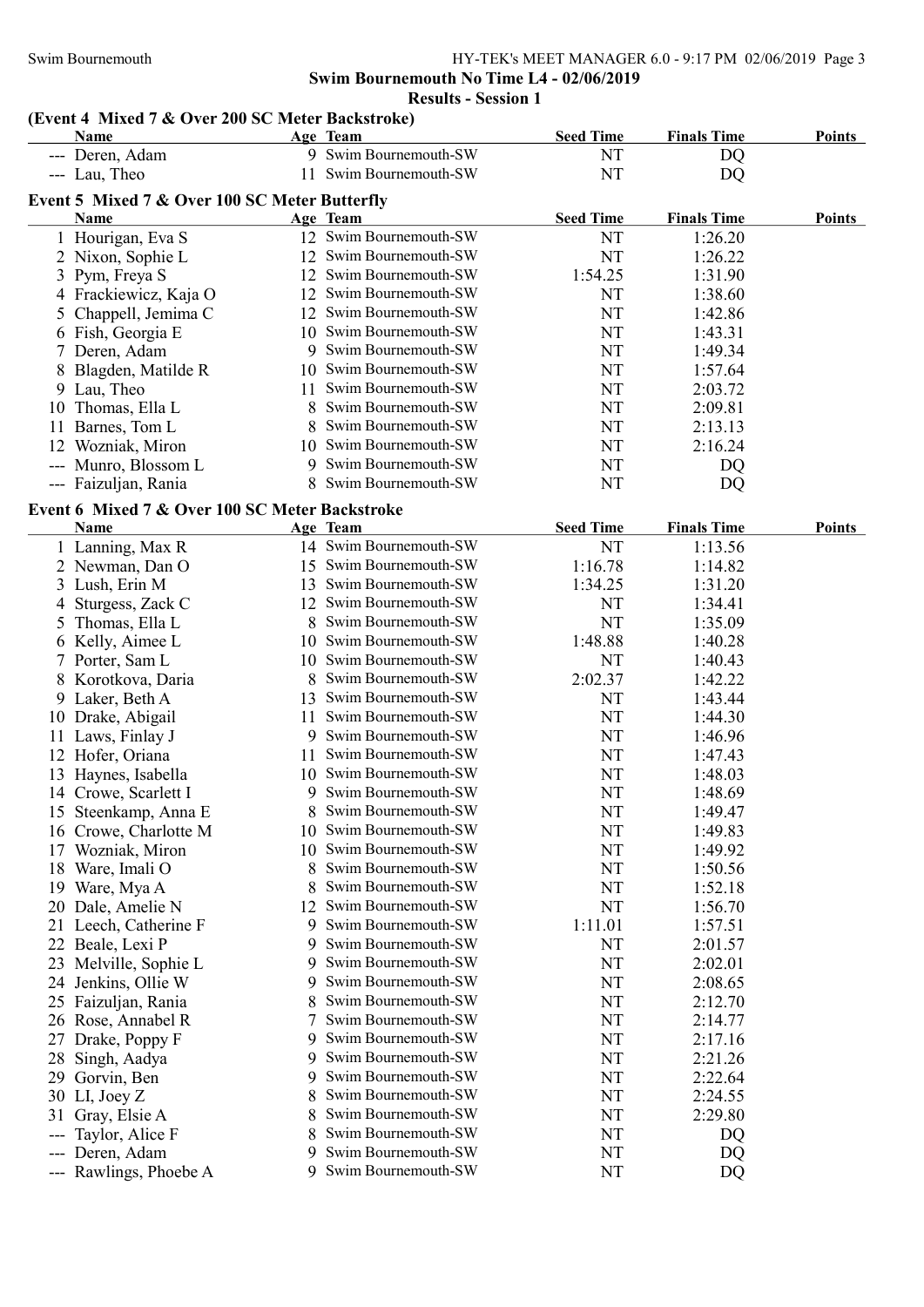### Swim Bournemouth HY-TEK's MEET MANAGER 6.0 - 9:17 PM 02/06/2019 Page 4 Swim Bournemouth No Time L4 - 02/06/2019 Results - Session 1

### (Event 6 Mixed 7 & Over 100 SC Meter Backstroke)

|       | Name                                             |         | Age Team               | <b>Seed Time</b> | <b>Finals Time</b> | <b>Points</b> |
|-------|--------------------------------------------------|---------|------------------------|------------------|--------------------|---------------|
|       | Faizuljan, Yasin                                 |         | 7 Swim Bournemouth-SW  | NT               | DQ                 |               |
|       | Smithson, Eliza                                  | 8       | Swim Bournemouth-SW    | <b>NT</b>        | DQ                 |               |
|       | --- Allen, Katie R                               |         | 9 Swim Bournemouth-SW  | <b>NT</b>        | DQ                 |               |
|       | Event 7 Mixed 7 & Over 200 SC Meter Breaststroke |         |                        |                  |                    |               |
|       | Name                                             |         | Age Team               | <b>Seed Time</b> | <b>Finals Time</b> | <b>Points</b> |
|       | 1 James, Lauren M                                |         | 12 Swim Bournemouth-SW | <b>NT</b>        | 3:17.08            |               |
|       | 2 Porter, Toby O                                 | 12      | Swim Bournemouth-SW    | 3:40.64          | 3:20.25            |               |
|       | 3 Long, Millie L                                 | 12      | Swim Bournemouth-SW    | NT               | 3:25.00            |               |
|       | 4 Welsh, TJ                                      | 13      | Swim Bournemouth-SW    | NT               | 3:31.61            |               |
|       | 5 Frackiewicz, Kaja O                            | 12      | Swim Bournemouth-SW    | <b>NT</b>        | 3:39.18            |               |
|       |                                                  | 12      | Swim Bournemouth-SW    | 4:19.25          | 3:42.11            |               |
|       | 6 Pym, Freya S                                   | 9       | Swim Bournemouth-SW    | <b>NT</b>        | 3:55.22            |               |
|       | 7 Munro, Blossom L                               |         | Swim Bournemouth-SW    | <b>NT</b>        |                    |               |
|       | 8 Blackburn, Isaac                               | 11<br>8 | Swim Bournemouth-SW    | NT               | 3:56.40            |               |
|       | 9 Korotkova, Daria                               | 9       | Swim Bournemouth-SW    |                  | 3:56.88            |               |
|       | 10 Deren, Adam                                   |         | Swim Bournemouth-SW    | NT<br>NT         | 4:10.95            |               |
|       | 11 Crowe, Scarlett I                             | 9       | Swim Bournemouth-SW    |                  | 4:13.23            |               |
|       | 12 Blagden, Matilde R                            | 10      | Swim Bournemouth-SW    | NT               | 4:14.21            |               |
|       | 13 Drake, Abigail                                | 11.     | Swim Bournemouth-SW    | NT               | 4:22.97            |               |
|       | 14 Ware, Mya A                                   | 8       | Swim Bournemouth-SW    | NT               | 4:24.54            |               |
|       | 15 Ware, Imali O                                 | 8       | Swim Bournemouth-SW    | NT               | 4:24.80            |               |
|       | 16 Green, Jacob S                                | 10      |                        | NT               | 4:36.23            |               |
|       | 17 Laws, Finlay J                                | 9       | Swim Bournemouth-SW    | NT               | 4:36.66            |               |
|       | 18 Lau, Theo                                     | 11      | Swim Bournemouth-SW    | NT               | 4:38.78            |               |
|       | --- Taylor, Alice F                              | 8       | Swim Bournemouth-SW    | NT               | DQ                 |               |
|       | Event 8 Mixed 7 & Over 100 SC Meter IM           |         |                        |                  |                    |               |
|       | Name                                             |         | Age Team               | <b>Seed Time</b> | <b>Finals Time</b> | <b>Points</b> |
|       | 1 Newman, Dan O                                  |         | 15 Swim Bournemouth-SW | 1:12.53          | 1:12.87            |               |
|       | 2 James, Ellie L                                 |         | 14 Swim Bournemouth-SW | 1:21.94          | 1:19.14            |               |
| 3     | James, Becky H                                   |         | 12 Swim Bournemouth-SW | 1:26.16          | 1:25.46            |               |
|       | 4 Lush, Erin M                                   | 13      | Swim Bournemouth-SW    | 1:36.88          | 1:32.31            |               |
|       | 5 Hiam, Gloria                                   |         | 10 Swim Bournemouth-SW | 1:44.18          | 1:34.07            |               |
|       | 6 Dunnett, Elliott M                             |         | 10 Swim Bournemouth-SW | NT               | 1:36.72            |               |
|       | 7 Munro, Blossom L                               |         | 9 Swim Bournemouth-SW  | NT               | 1:37.13            |               |
|       | 8 Laker, Beth A                                  | 13      | Swim Bournemouth-SW    | NT               | 1:41.63            |               |
|       | 9 Korotkova, Daria                               | 8       | Swim Bournemouth-SW    | 1:51.39          | 1:43.41            |               |
|       | 10 Leese, Pearl P                                | 11      | Swim Bournemouth-SW    | 1:55.09          | 1:45.04            |               |
|       | 11 Crowe, Scarlett I                             | 9       | Swim Bournemouth-SW    | NT               | 1:49.25            |               |
|       | 12 Rawlings, Phoebe A                            | 9       | Swim Bournemouth-SW    | NT               | 1:54.52            |               |
|       | 13 Ware, Imali O                                 | 8       | Swim Bournemouth-SW    | NT               | 1:55.28            |               |
|       | 14 Leese, Opal                                   | 9       | Swim Bournemouth-SW    | NT               | 1:57.31            |               |
|       | 15 Barnes, Tom L                                 | 8       | Swim Bournemouth-SW    | NT               | 1:58.31            |               |
|       | 16 Ware, Mya A                                   | 8       | Swim Bournemouth-SW    | NT               | 1:58.70            |               |
| 17    | Beale, Lexi P                                    | 9       | Swim Bournemouth-SW    | NT               | 1:58.75            |               |
| 18    | Melville, Sophie L                               | 9       | Swim Bournemouth-SW    | NT               | 2:08.59            |               |
|       | 19 Faizuljan, Rania                              | 8       | Swim Bournemouth-SW    | NT               | 2:15.38            |               |
|       | 20 Drake, Poppy F                                | 9       | Swim Bournemouth-SW    | NT               | 2:22.22            |               |
| 21    | Singh, Aadya                                     | 9       | Swim Bournemouth-SW    | NT               | 2:29.62            |               |
| 22    | Taylor, Alice F                                  | 8       | Swim Bournemouth-SW    | NT               | 2:40.00            |               |
|       | Faizuljan, Yasin                                 |         | Swim Bournemouth-SW    | NT               | DQ                 |               |
| $---$ | Wozniak, Miron                                   | 10      | Swim Bournemouth-SW    | NT               | DQ                 |               |
|       | Jenkins, Amelie M                                | 11      | Swim Bournemouth-SW    | NT               | DQ                 |               |
| ---   | LI, Joey Z                                       | 8       | Swim Bournemouth-SW    | NT               | DQ                 |               |
| ---   | Welsh, TJ                                        | 13      | Swim Bournemouth-SW    | NT               | DQ                 |               |
|       | --- Collins, Poppy M                             | 7       | Swim Bournemouth-SW    | NT               | DQ                 |               |